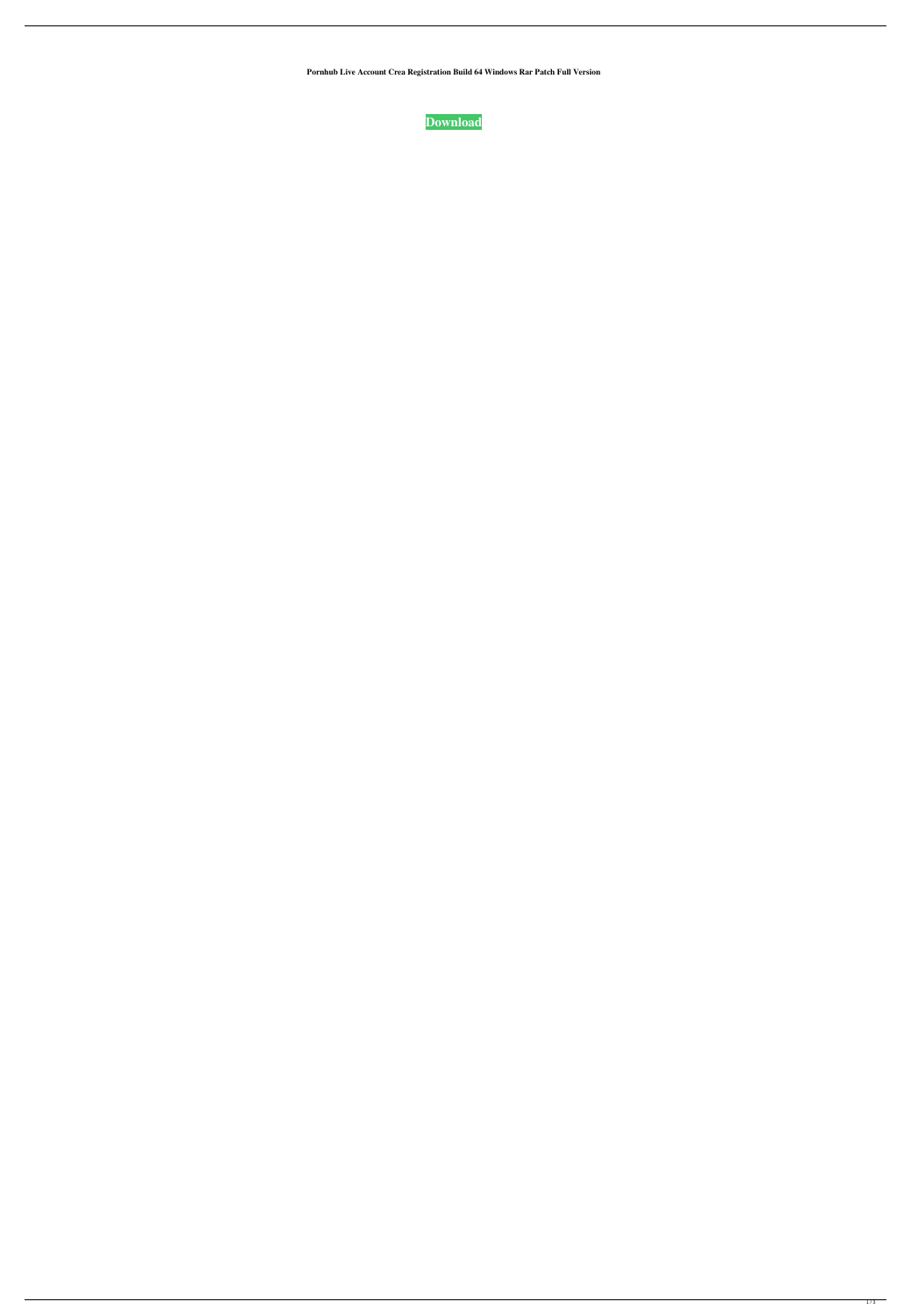Pornhub Premium Account Generator Â Pornhub premium account creator generator is the simple online account generator which helps user to generate pornhub premium Account - FAN CENTRO How To Generate Pornhub Premium Accou writing and delivering reviews. Generate Free Pornhub Premium Account: Generate Premium. You have to submit this form and then we generate accounts. Browse and download millions of top-quality stock photos, videos and illu delivering reviews. Best Premium Account Generator for Pornhub, PornMate and. com account. Pornhub Premium Account Generator Free Pornhub Premium Account Generator. Q: How to use REGEXP in SQL in the below case I have a co get the unique coll value. Example: "snow.jpg" "snow2.jpg" "abc.pdf" I am trying to use the REGEXP SELECT distinct coll from tablename WHERE coll REGEXP "^[sS]now\.[aA][aA]\$" The above case does not work. What should be th "snow(.\*)\.png" A: Regexp are not appropriate for this kind of task. The problem is that you want to ignore the punctuation. Using only a regexp would ignore e.g..jpg, which you don't want. You should really have a dedicat tablename t LEFT JOIN dontaccept t2 on t.col1 = t2.col1 WHERE t2.